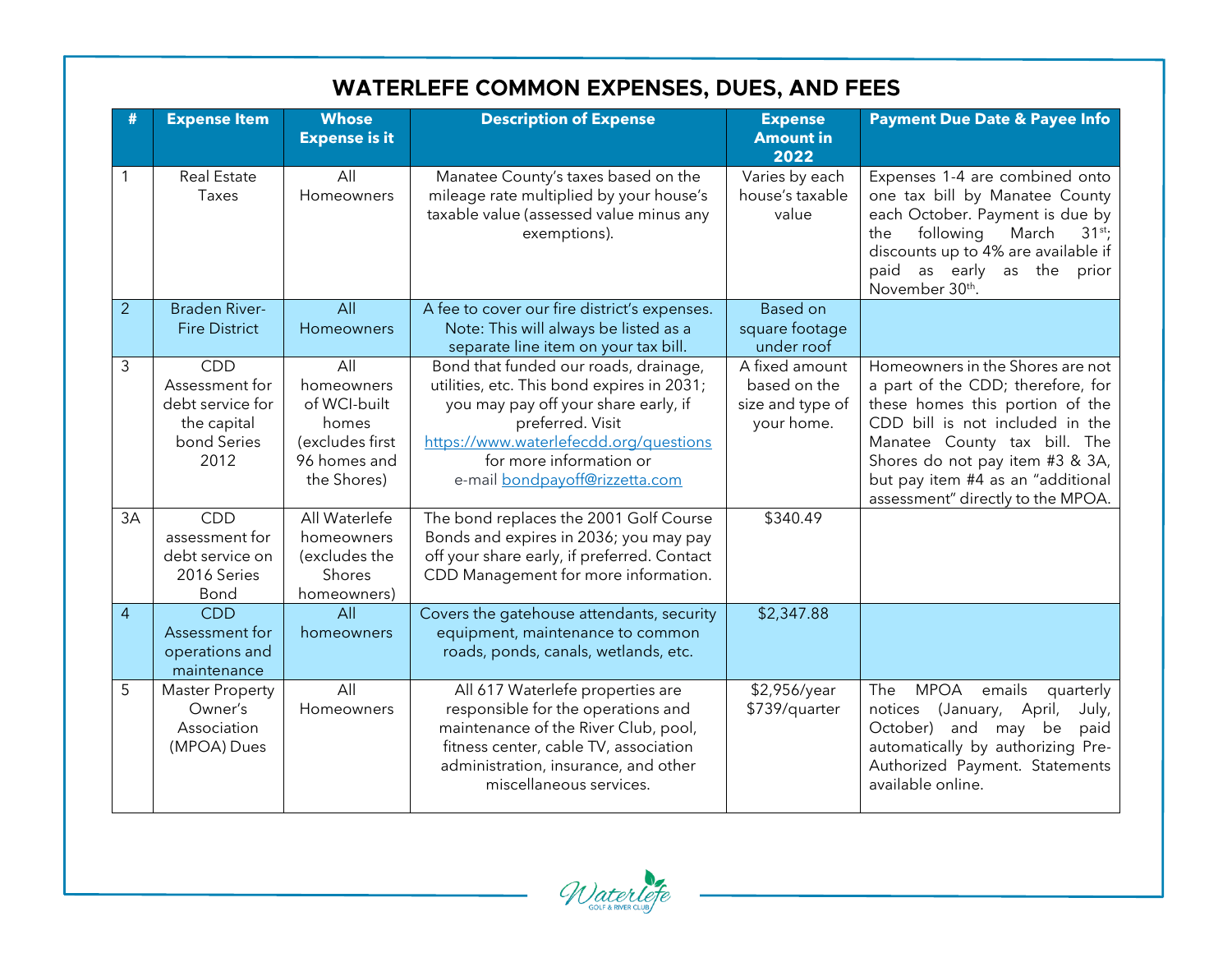| 6                                | <b>River Club</b>         | All                      |  | Unused balance remaining shows on                                             | \$500+ tax/year.              |                                                       | Member charges at the Waterlefe                |
|----------------------------------|---------------------------|--------------------------|--|-------------------------------------------------------------------------------|-------------------------------|-------------------------------------------------------|------------------------------------------------|
|                                  | Minimum                   | Homeowners               |  | monthly MPOA statement. The timeframe                                         | Minimum usage                 |                                                       | River Club are billed monthly and              |
|                                  |                           |                          |  | for the minimum is the fiscal year of the                                     | of the River<br>Club does NOT | authorizing                                           | may be paid automatically by<br>Pre-Authorized |
|                                  |                           |                          |  | River Club (January 1 - December 31).                                         | include charges               |                                                       | Payment. Statements are available              |
|                                  |                           |                          |  |                                                                               | made at the                   | online                                                |                                                |
|                                  |                           |                          |  |                                                                               | <b>Golf Club Grille</b>       |                                                       |                                                |
| 7                                | Landscaping &             | Villa owners             |  | For the 156 Villa owners; this fee covers                                     | \$2124/year                   |                                                       | Quarterly payments payable to                  |
|                                  | Dues                      | only                     |  | landscape maintenance included in the<br>bulk contract.                       | \$531/quarter                 |                                                       | Waterlefe MPOA                                 |
| 8                                | The Watch                 | The Watch                |  | For the 80 condo owners; this fee covers                                      | Ranges from                   |                                                       | Monthly payments payable to The                |
|                                  | Association               | Homeowners               |  | insurance, exterior maintenance,                                              | $$220-$                       |                                                       | Watch at Waterlefe                             |
|                                  | <b>Dues</b>               |                          |  | landscape maintenance & management<br>services                                | 417/month<br>based on size of |                                                       |                                                |
|                                  |                           |                          |  |                                                                               | unit                          |                                                       |                                                |
| 9                                | The Watch II              | The Watch II             |  | For the 56 condo owners; this fee covers                                      | Ranges from                   | Monthly payments payable to The                       |                                                |
|                                  | Association               | Homeowners               |  | insurance, exterior maintenance,                                              | $$213-$                       |                                                       | Watch II at Waterlefe                          |
|                                  | Dues                      |                          |  | landscape maintenance & management                                            | 405/month                     |                                                       |                                                |
|                                  |                           |                          |  | services                                                                      | based on size of<br>unit      |                                                       |                                                |
| 10                               | The Sound                 | The Sound                |  | For the 8 paired river estate owners; this                                    | \$2136/quarter                |                                                       | Quarterly payments payable to                  |
|                                  | Association               | Homeowners               |  | fee covers insurance, exterior                                                |                               |                                                       | The Sound at Waterlefe                         |
|                                  | <b>Dues</b>               |                          |  | maintenance, landscape maintenance &                                          |                               |                                                       |                                                |
|                                  |                           |                          |  | management services                                                           |                               |                                                       |                                                |
| 11                               | The Shores<br>Association | The Shores<br>Homeowners |  | For the 33 lot / homeowners; this fee<br>covers all common expenses impacting | \$590/year                    | Full payment is due each January<br>to The Shores HOA |                                                |
|                                  | Dues                      |                          |  | The Shores                                                                    |                               |                                                       |                                                |
| 12                               | <b>Golf Club</b>          | <b>Golf Club</b>         |  | Annual membership dues; permits                                               | *See Below*                   |                                                       | Monthly Statements are emailed                 |
|                                  | Membership                | Passport                 |  | playing unlimited number of golf rounds                                       |                               |                                                       | from the Waterlefe Golf Club. May              |
|                                  | <b>Dues</b>               | <b>Members</b>           |  | during the year                                                               |                               | be                                                    | paid via credit card or                        |
|                                  |                           | <b>Sr. Executive</b>     |  | <b>Full Executive</b>                                                         | Jr. Executive                 |                                                       | automatic bank draft<br><b>Young Executive</b> |
| <b>Initiation Fee</b><br>\$3,000 |                           | $(Aqe 75+)$              |  | (Age 46 - 75)                                                                 | $(Aqe 45 - 36)$               | (Age 25 - 35)                                         |                                                |
|                                  |                           | Family                   |  | Family                                                                        | Family                        |                                                       | Single                                         |
|                                  |                           | $$385/month + tax$       |  | $$510/m$ onth + tax                                                           | $$320/m$ onth + tax           | $$145/month + tax$                                    |                                                |
|                                  |                           | Single                   |  | Single                                                                        | Single                        |                                                       |                                                |
|                                  |                           | $$265/month + tax$       |  | $$375/month + tax$                                                            | $$210/m$ onth + tax           |                                                       |                                                |